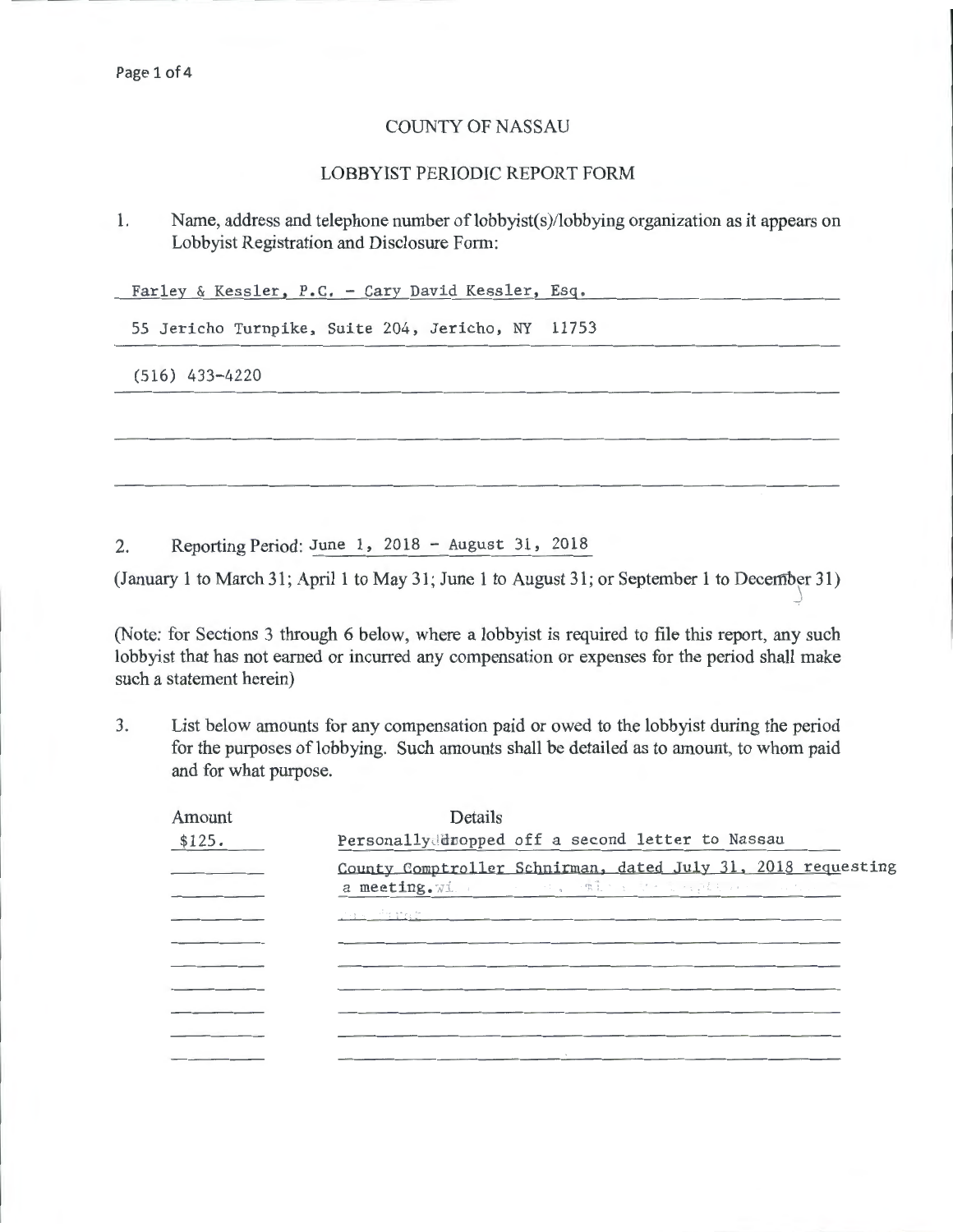4. List below the cumulative total amounts earned to date for lobbying year:

\$500.

5. List below amounts for any expenses expended or incurred by the lobbyist during the period for the purposes of lobbying. Such amounts shall be detailed as to amount, to whom paid and for what purpose.

| Amount<br>\$0. | Details                                                                                                         |
|----------------|-----------------------------------------------------------------------------------------------------------------|
|                |                                                                                                                 |
|                |                                                                                                                 |
| _____          |                                                                                                                 |
|                |                                                                                                                 |
|                |                                                                                                                 |
|                |                                                                                                                 |
|                |                                                                                                                 |
|                |                                                                                                                 |
| _______        | the contract of the contract of the contract of the contract of the contract of the contract of the contract of |

6. List below the cumulative total amounts expended to date for lobbying year:

\$0.

(In lieu of completing 7 through 10 below, you may attach a copy of your Lobbyist Registration and Disclosure Form, provided the information has not changed.)

7. List whether and where the lobbyist(s)/lobbying organization is registered as a lobbyist (e.g. Nassau County, New York State):

New York State/New York City

8. Name, address and telephone number of client(s) by whom, or on whose behalf, the lobbyist is retained, employed or designated.

AMOA-NY Amusement and Music Owners Association of New York, Inc. c/o Kenneth Goldberg, President 72-10 51st Road Woodside, New York 11377 718-565-1233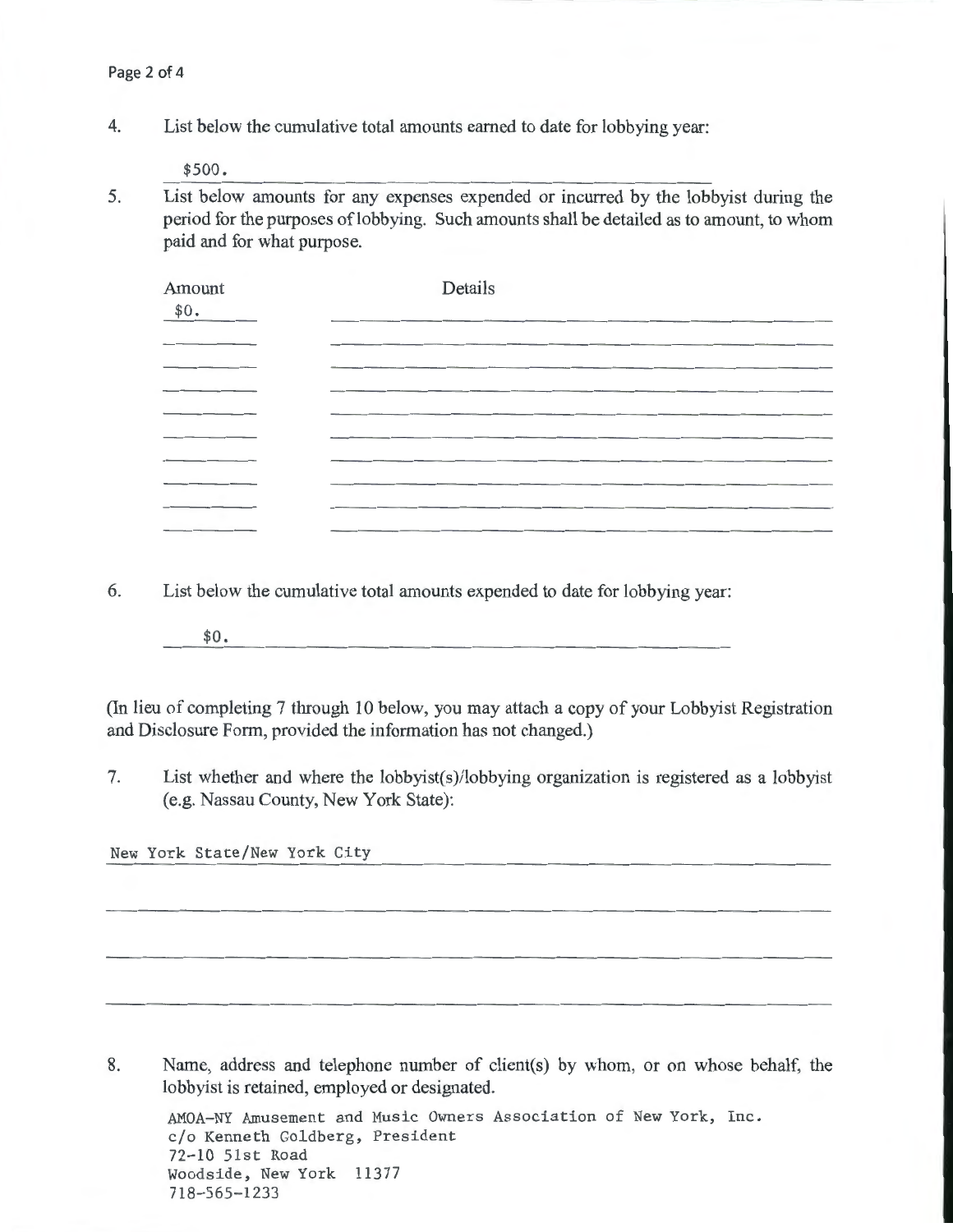9. Describe lobbying activity conducted, or to be conducted, in Nassau County, and identify client(s) for each activity listed, during the Reporting Period.

AMOA Members running OTB

Nassau County Comptroller Schnirman

10. The name of persons, organizations or governmental entities before whom the lobbyist has lobbied during the period.

Nassau County Comptroller Schnirman